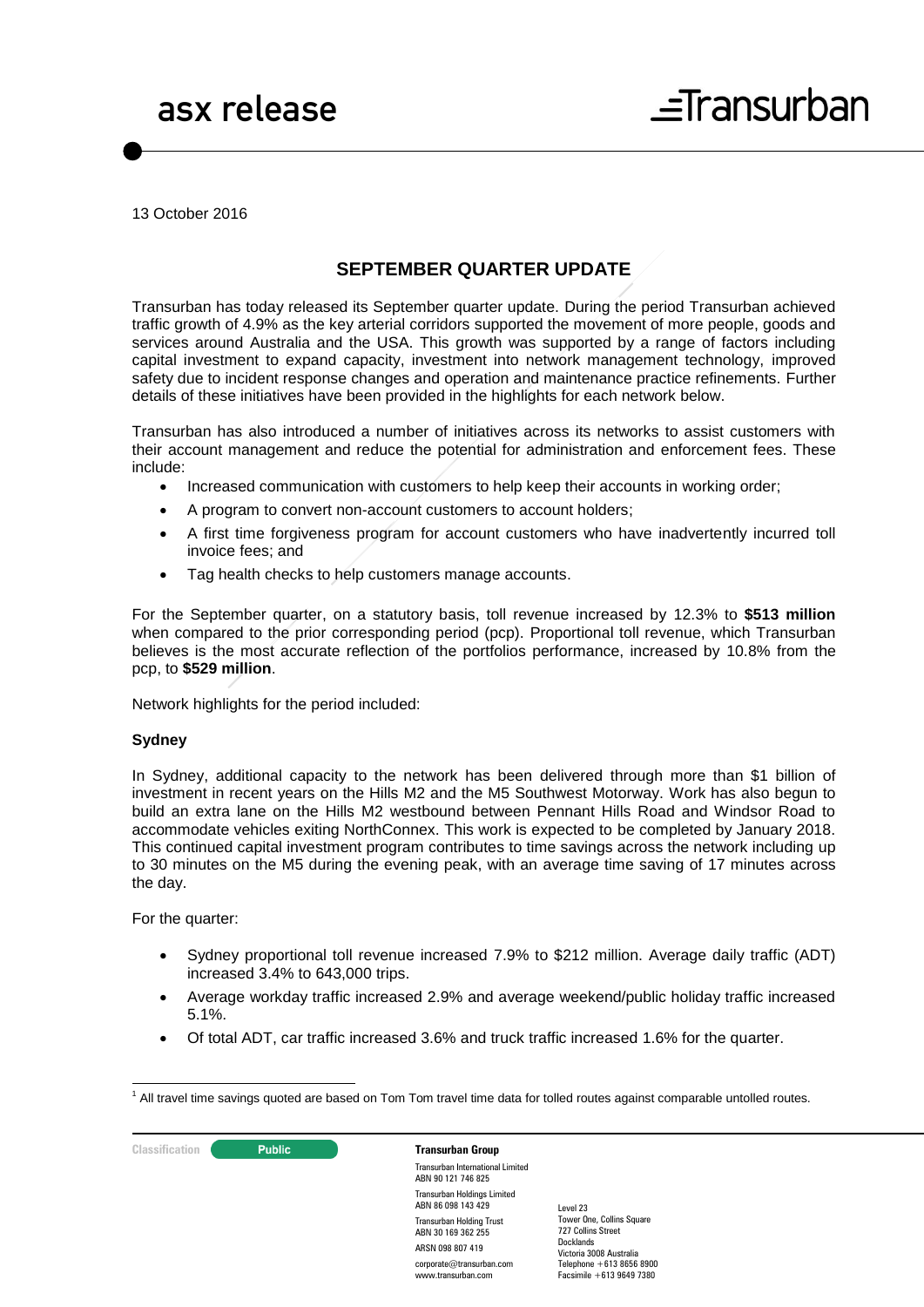Revenue on the M7 increased by 15.7% for the September quarter. This was in part due to the increase in the truck toll multiplier during the September quarter to 2.56 times the car toll. The multiplier will reach 3 times the car toll on 1 January 2017.

### **Melbourne**

In Melbourne, the \$1.3 billion CityLink Tulla Widening (CTW) project which commenced in October 2015, continues on time and on budget. As part of this project a full freeway management system is being deployed to improve traffic flows along the corridor. A critical focus of the CTW project has been to mitigate the impact of construction works on travelers. This includes:

- Keeping all freeway lanes open during the peak periods and minimising the duration of temporary road/lane closures;
- Live travel time information to enable motorists to plan their journeys; and
- Advertising campaigns advising road users of changes in traffic conditions and significant road closures.

For the quarter:

- Melbourne toll revenue increased 2.6% to \$169 million. ADT decreased 0.5% to 829,000 transactions due to disruption associated with the CTW project.
- Average workday traffic decreased 1.0% and average weekend/public holiday traffic increased 2.3%.
- Of total ADT, car traffic decreased 2.6% and truck traffic increased 10.4% for the quarter.<sup>2</sup>

### **Brisbane**

In Brisbane, the additions of Legacy Way and AirportLinkM7 to the portfolio continue to have a positive impact across the network. In order to maintain this network performance, Transurban Queensland is investing in development projects like the proposed Logan Enhancement Project. The circa \$450 million proposal has been submitted to the Queensland Government for consideration. Subject to government approval, construction will begin in early 2017 and is expected to be completed in mid-2019.

For the quarter:

- Brisbane proportional toll revenue increased 30.6% to \$97 million. ADT increased 19.4% to 396,000 trips.<sup>3</sup> Excluding AirportlinkM7 from the September quarter, Brisbane proportional toll revenue increased 7.2% to \$79 million and ADT increased 2.0% to 338,000 trips.
- Average workday traffic on AirportlinkM7 for the September quarter was 65,000 trips.
- For Brisbane, average workday traffic increased 20.0% and average weekend/public holiday traffic increased 17.5% for the quarter. $4$
- $\bullet$  Of total ADT, car traffic increased 20.5% and truck traffic increased 15.9% for the quarter.<sup>5</sup>

<sup>4</sup> Excluding AirportlinkM7, average workday traffic increased 2.3% and average weekend/public holiday traffic increased 0.8%.

**Classification C Public Transurban Group** 

Transurban International Limited ABN 90 121 746 825 Transurban Holdings Limited ABN 86 098 143 429 Transurban Holding Trust ABN 30 169 362 255 ARSN 098 807 419 corporate@transurban.com www.transurban.com

<sup>-</sup> $2$  During the prior financial year, the business completed a project which reviewed vehicle classifications, leading to a number of cars being reclassified as light commercial vehicles.

AirportLinkM7 was acquired on 1 April 2016, and has been excluded from the prior period for calculation purposes.

<sup>5</sup> Excluding AirportlinkM7, car traffic increased 1.3% and truck traffic increased 4.2%.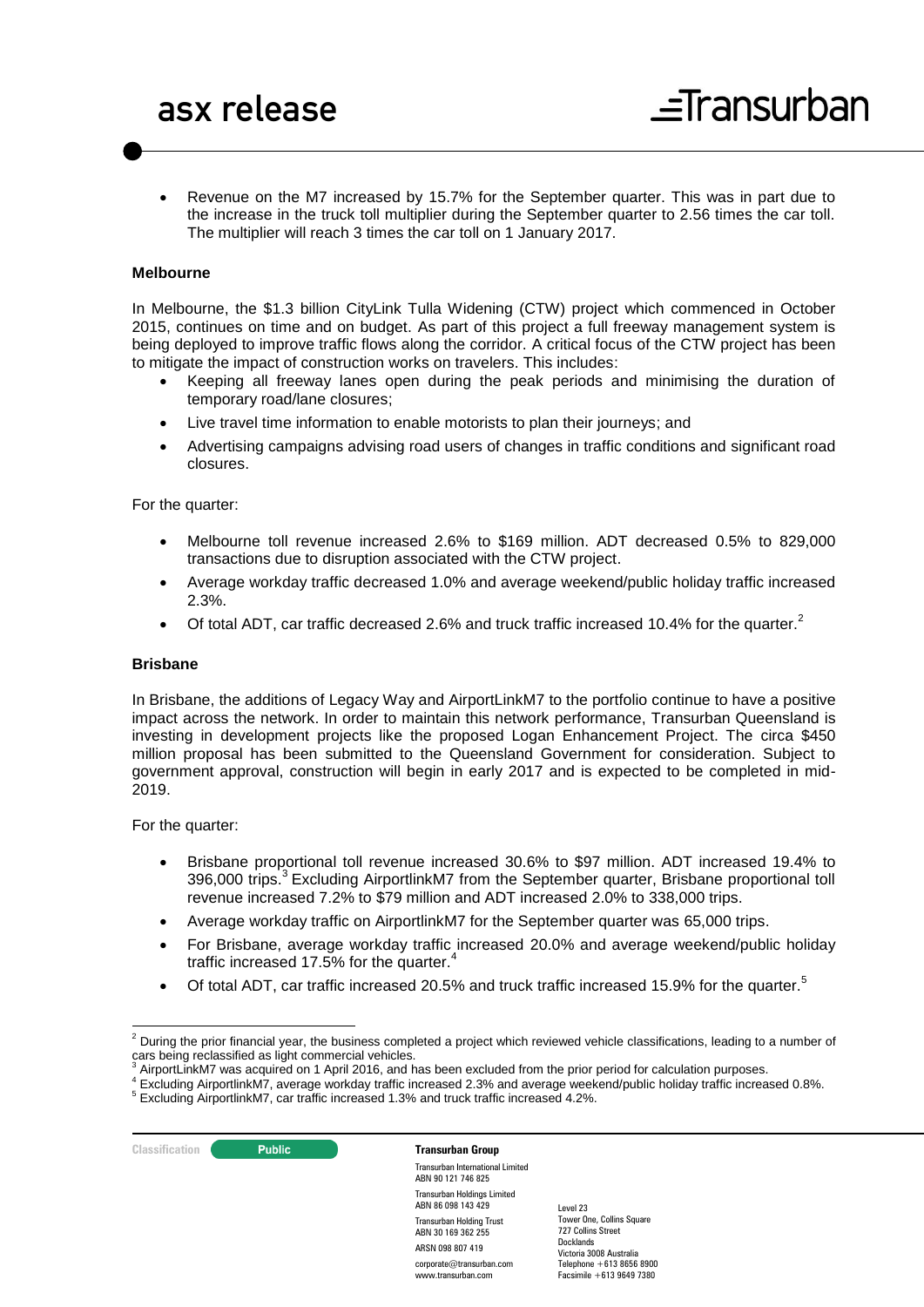### **Greater Washington Area**

In the Greater Washington Area, the positive asset performance is further evidence of the success of the Express Lanes concept. Travel time savings continue to provide value for money with customers experiencing average time savings during the daily peak periods of 17 minutes on the 495 Express Lanes and 44 minutes on the 95 Express Lanes. There have also been positive changes to incident response on these roads with results including:

- 5 minutes average response time to crews arriving onsite to the incident; and
- 30 minutes average time to clear incidents on the network.

For the quarter:

- The Greater Washington Area proportional toll revenue increased by 24.1% to US\$38 million. ADT increased 11.5% to 94,000 trips.
- Average workday toll revenue for the September quarter on the 495 Express Lanes increased 28.1% to US\$239,000. The average dynamic toll price for the quarter was US\$4.39.
- Average workday toll revenue for the September quarter on the 95 Express Lanes increased 26.0% to US\$287,000. The average dynamic toll price for the quarter was US\$6.86.

Full traffic and revenue information for the September quarter is attached.

 $U\Omega\subset$ 

**Amanda Street** Company Secretary

**Investor enquiries Jessica O'Brien**  Investor Relations Manager +613 8656 8364

### **Classification Constitution Transurban Group**

Transurban International Limited ABN 90 121 746 825 Transurban Holdings Limited ABN 86 098 143 429 Transurban Holding Trust ABN 30 169 362 255 ARSN 098 807 419 corporate@transurban.com www.transurban.com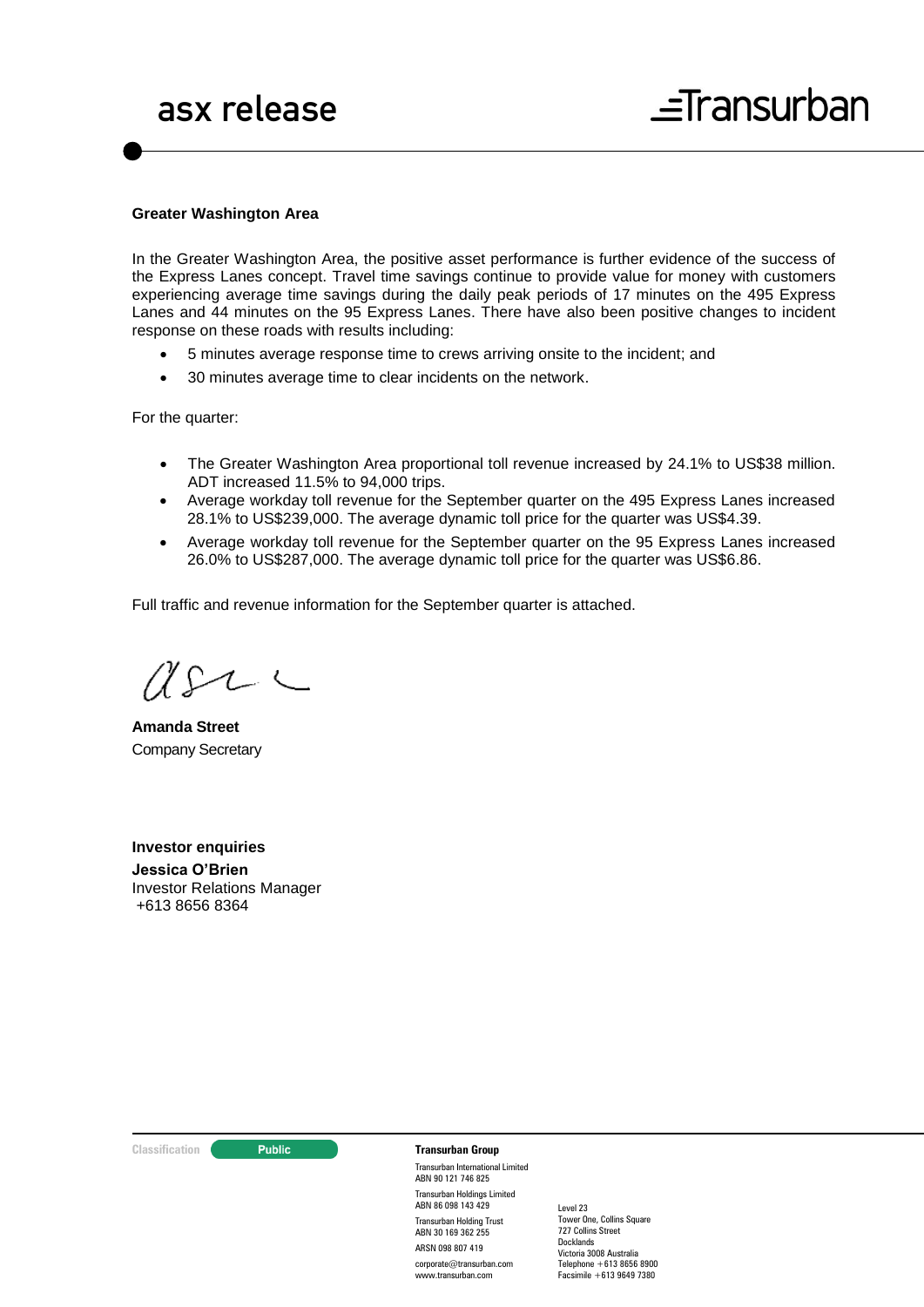# **Appendix 1 – Traffic and revenue performance<sup>6</sup>**

| September 16 quarter    | <b>Proportional toll revenue</b><br>% change | <b>ADT</b><br>% change |  |
|-------------------------|----------------------------------------------|------------------------|--|
| Melbourne               | 2.6%                                         | $(0.5\%)$              |  |
| Sydney                  | 7.9%                                         | $3.4\%$                |  |
| Brisbane <sup>7</sup>   | 30.6%                                        | 19.4%                  |  |
| Greater Washington Area | 24.1%                                        | 11.5%                  |  |

 $6$  All percentage changes are to the pcp.

 $^7$  AirportLinkM7 was acquired on 1 April 2016, and has been excluded from the prior period for calculation.

**Classification Constitution Transurban Group** 

1

Transurban International Limited ABN 90 121 746 825 Transurban Holdings Limited ABN 86 098 143 429 Transurban Holding Trust ABN 30 169 362 255 ARSN 098 807 419 corporate@transurban.com www.transurban.com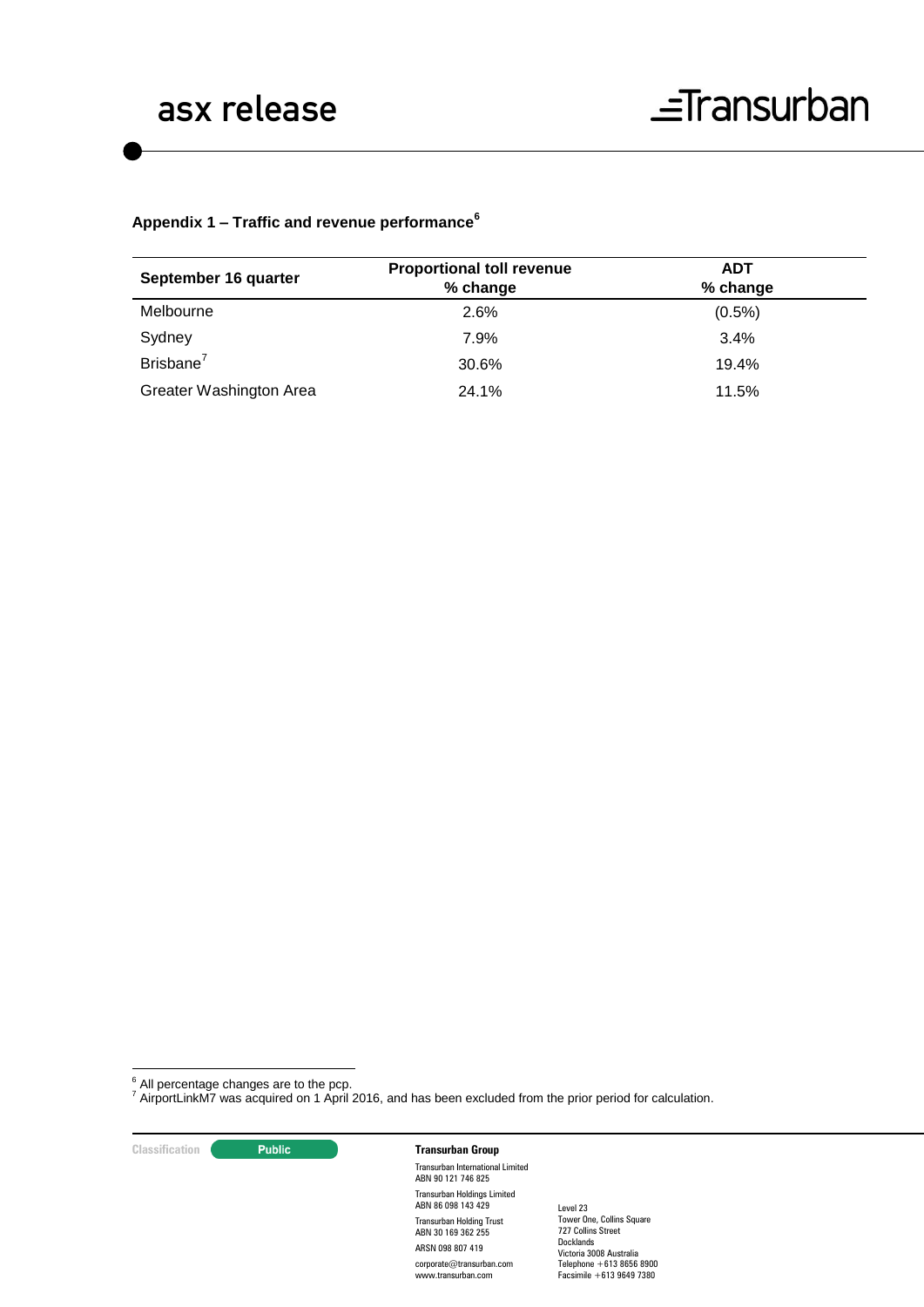## **Appendix 2 – Traffic and revenue data – September quarter**

| <b>Asset</b>                                 | Ownership |                                                    | Sep 16<br>quarter | Sep 15<br>quarter | $\%$<br>change |
|----------------------------------------------|-----------|----------------------------------------------------|-------------------|-------------------|----------------|
| CityLink                                     | 100%      | <b>Total Toll Revenue</b><br>(\$AUDm) (net of GST) | \$169             | \$165             | 2.6%           |
|                                              |           | Average Daily<br>Transactions ('000)               | 829               | 833               | $(0.5\%)$      |
|                                              |           |                                                    |                   |                   |                |
| Hills M2                                     | 100%      | <b>Total Toll Revenue</b><br>(\$AUDm) (net of GST) | \$68              | \$64              | 5.9%           |
|                                              |           | <b>Average Daily Trips</b><br>(000)                | 128               | 124               | 3.2%           |
|                                              |           |                                                    |                   |                   |                |
| Lane Cove<br>Tunnel/ MRE                     | 100%      | <b>Total Toll Revenue</b><br>(\$AUDm) (net of GST) | \$22              | \$22              | 3.5%           |
|                                              |           | <b>Average Daily Trips</b><br>(000)                | 88                | 86                | 3.0%           |
|                                              |           |                                                    |                   |                   |                |
| <b>Cross City Tunnel</b>                     | 100%      | <b>Total Toll Revenue</b><br>(\$AUDm) (net of GST) | \$15              | \$15              | 4.9%           |
|                                              |           | <b>Average Daily Trips</b><br>(000)                | 37                | 37                | 0.9%           |
|                                              |           |                                                    |                   |                   |                |
| M <sub>1</sub> Eastern<br><b>Distributor</b> | 75.1%     | <b>Total Toll Revenue</b><br>(\$AUDm) (net of GST) | \$33              | \$32              | 3.3%           |
|                                              |           | <b>Average Daily Trips</b><br>(000)                | 56                | 55                | 0.6%           |
|                                              |           |                                                    |                   |                   |                |
| Westlink M7 <sup>8</sup>                     | 50%       | <b>Total Toll Revenue</b><br>(\$AUDm) (net of GST) | \$96              | \$83              | 15.7%          |
|                                              |           | <b>Average Daily Trips</b><br>(000)                | 184               | 177               | 3.5%           |
|                                              |           |                                                    |                   |                   |                |
| M5 South West<br>Motorway                    | 50%       | <b>Total Toll Revenue</b><br>(\$AUDm) (net of GST) | \$67              | \$61              | 9.9%           |
|                                              |           | <b>Average Daily Trips</b><br>(000)                | 151               | 143               | 5.5%           |
|                                              |           |                                                    |                   |                   |                |

 $8$  Average tolled trip length was 12.86 kilometres for the quarter on Westlink M7.

<u>.</u>

## **Classification Public Transurban Group**

Transurban International Limited ABN 90 121 746 825 Transurban Holdings Limited ABN 86 098 143 429 Transurban Holding Trust ABN 30 169 362 255 ARSN 098 807 419 corporate@transurban.com www.transurban.com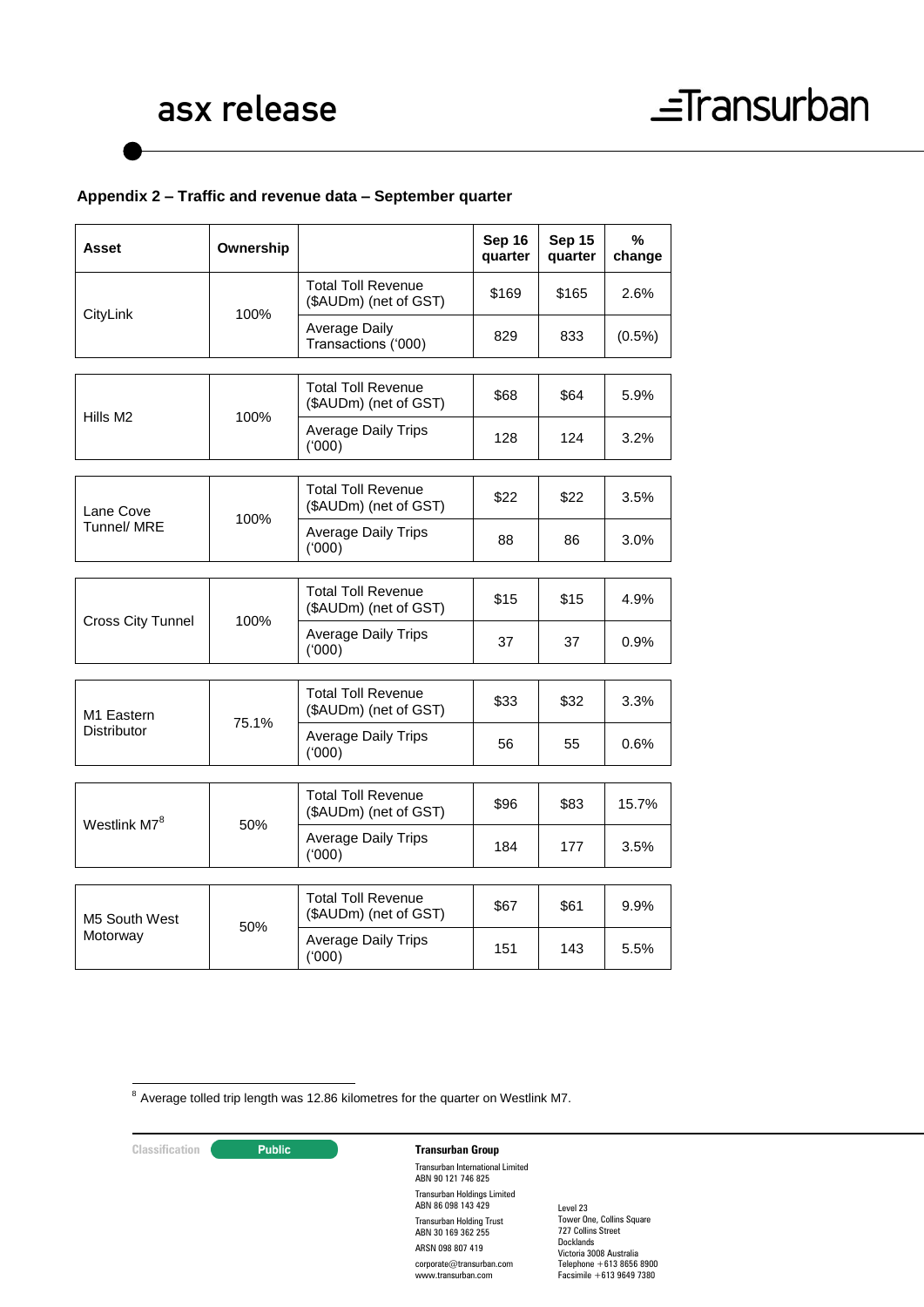# asx release

# $\equiv$ Transurban

| <b>Asset</b>                | Ownership |                                                    | Sep 16<br>quarter | Sep 15<br>quarter | %<br>change |
|-----------------------------|-----------|----------------------------------------------------|-------------------|-------------------|-------------|
| Gateway<br>Motorway         | 62.5%     | <b>Total Toll Revenue</b><br>(\$AUDm) (net of GST) | \$55              | \$53              | 2.7%        |
|                             |           | <b>Average Daily Trips</b><br>(000)                | 116               | 115               | 1.3%        |
|                             |           |                                                    |                   |                   |             |
| Logan Motorway              | 62.5%     | <b>Total Toll Revenue</b><br>(\$AUDm) (net of GST) | \$45              | \$44              | 3.8%        |
|                             |           | <b>Average Daily Trips</b><br>(000)                | 164               | 160               | 2.9%        |
|                             |           |                                                    |                   |                   |             |
| Clem7                       | 62.5%     | <b>Total Toll Revenue</b><br>(\$AUDm) (net of GST) | \$14              | \$13              | 2.0%        |
|                             |           | <b>Average Daily Trips</b><br>(000)                | 28                | 27                | 2.1%        |
|                             |           |                                                    |                   |                   |             |
| Go Between<br><b>Bridge</b> | 62.5%     | Total Toll Revenue<br>(\$AUDm) (net of GST)        | \$3               | \$3               | (4.9%)      |
|                             |           | <b>Average Daily Trips</b><br>(000)                | 11                | 12                | (5.7%)      |
|                             |           |                                                    |                   |                   |             |
| Legacy Way                  | 62.5%     | <b>Total Toll Revenue</b><br>(\$AUDm) (net of GST) | \$9               | \$5               | 67.7%       |
|                             |           | <b>Average Daily Trips</b><br>(000)                | 18                | 18                | 3.5%        |
|                             |           |                                                    |                   |                   |             |
| AirportlinkM7 <sup>9</sup>  | 62.5%     | <b>Total Toll Revenue</b><br>(\$AUDm) (net of GST) | \$28              | N/A               | N/A         |
|                             |           | <b>Average Daily Trips</b><br>(000)                | 58                | 55                | 5.3%        |
|                             |           |                                                    |                   |                   |             |
| 495 Express<br>Lanes        | 100%      | <b>Total Toll Revenue</b><br>(\$USDm)              | \$17              | \$13              | 27.5%       |
|                             |           | <b>Average Daily Trips</b><br>(000)                | 45                | 39                | 13.2%       |
|                             |           |                                                    |                   |                   |             |
| 95 Express Lanes            | 100%      | <b>Total Toll Revenue</b><br>(\$USDm)              | \$21              | \$17              | 21.6%       |
|                             |           | Average Daily Trips<br>(000)                       | 49                | 45                | 10.0%       |

 9 Transurban reached financial close on AirportlinkM7 on 1 April 2016. Toll revenue data prior to Transurban ownership has not been provided. Prior period ADT represents numbers prior to Transurban ownership and are shown for comparative purposes only.

# **Classification Transurban Group**

Transurban International Limited ABN 90 121 746 825 Transurban Holdings Limited ABN 86 098 143 429 Transurban Holding Trust ABN 30 169 362 255 ARSN 098 807 419 corporate@transurban.com www.transurban.com